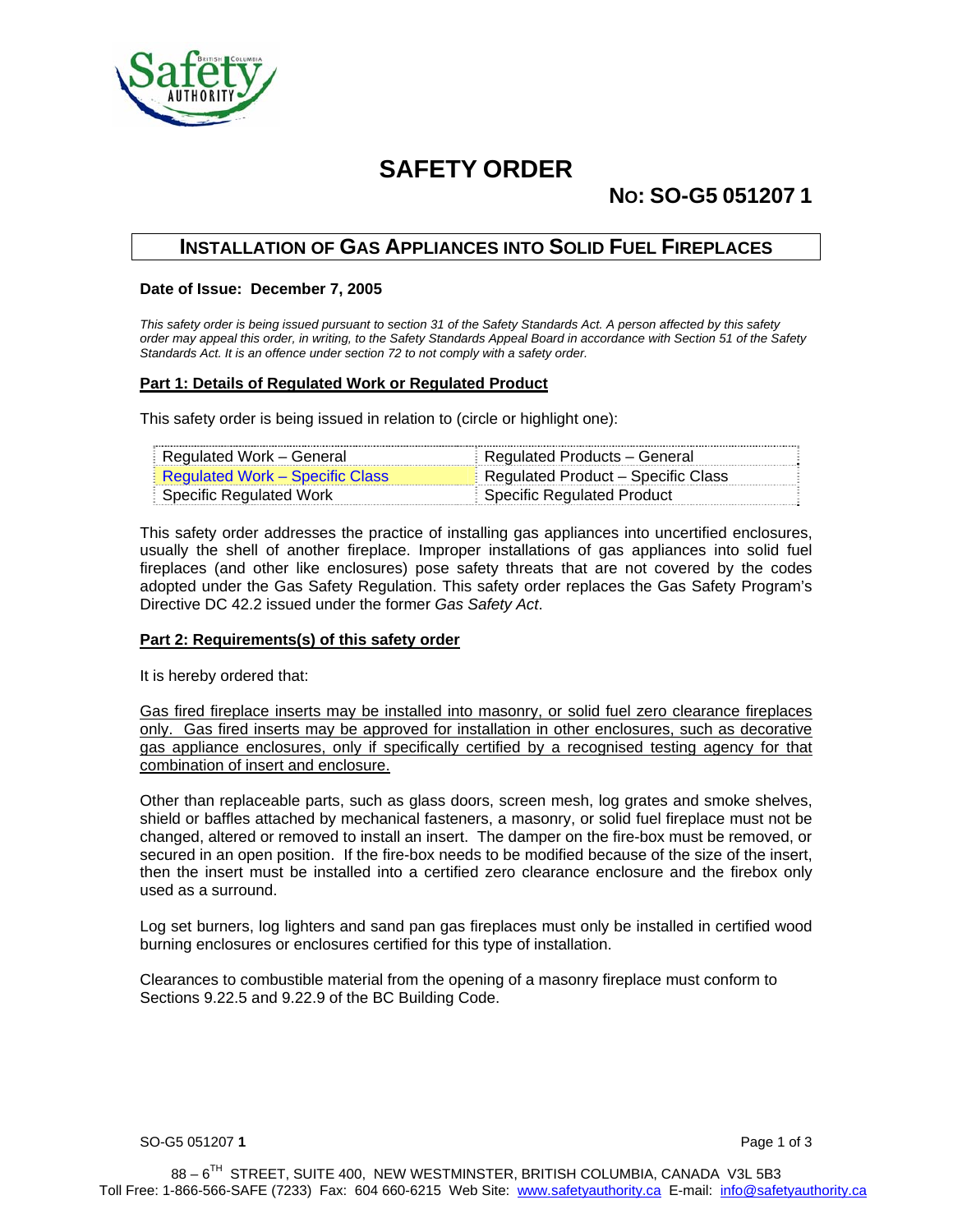

### **Part 3: Details of Issue (if applicable)**

This safety order is being issued to the following identifiable person:

| Name:    |           |              |
|----------|-----------|--------------|
| Address: |           |              |
| City:    | Province: | Postal Code: |

#### **Part 4: Details of Ordering Safety Manager or Safety Officer**

*I* certify that I am authorized to issue this safety order in accordance with section 15(d) of the *Safety Standards Act or that I have been delegated this power under section 15(g) of the Safety Standards Act. I herby order that this safety order be complied with by persons effective the date of this safety order under the authority granted by those sections.* 

Ron Herrington **Date: December 7, 2005**  Provincial Safety Manager, Gas

For more information, contact your local safety officer or visit our web site at:

www.safetyauthority.ca

SO-G5 051207 **1** Page 2 of 3